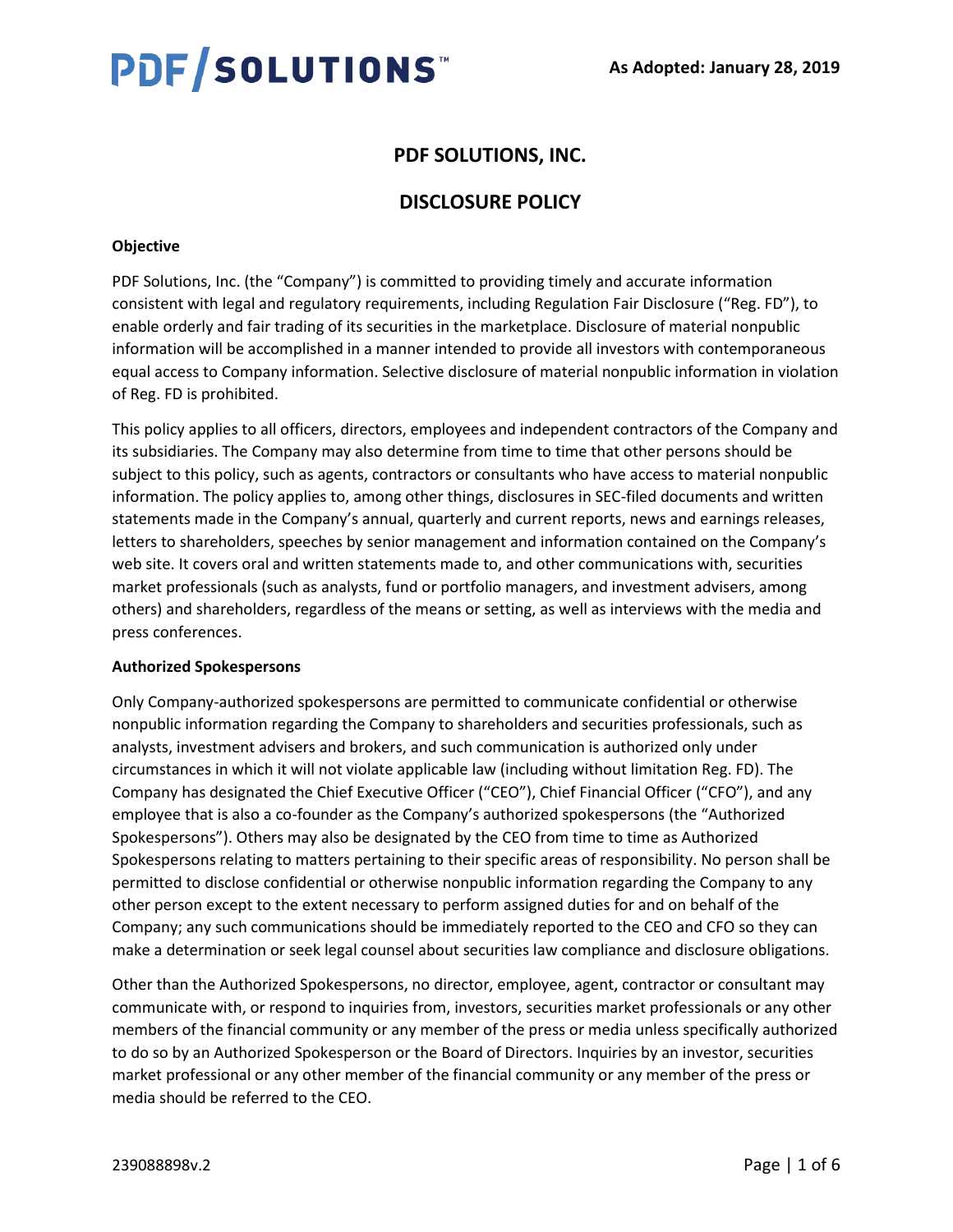# **Material Information**

Under the federal securities laws, information is material if there is a substantial likelihood that a reasonable investor would consider the information important in making an investment decision or would view the information as significantly altering the "total mix" of information available regarding the Company (viewing the new information in the context of what has already been publicly disclosed). Information may be material even if it would not cause a reasonable investor to change his or her determination about whether to buy, sell or hold. Both positive and negative information can be material, as well as information regarding whether an event may or may not occur.

Examples of material information about the Company include but are not limited to:

- Historical financial results, projections of future financial results and material changes to previously disclosed historical or projected results;
- A merger, acquisition, tender offer or other transaction involving the Company, a significant subsidiary or significant assets;
- Changes in senior management or the board of directors;
- Changes in the regulatory environment or relationships with regulators, or receipt or changes in regulatory approvals (such as an FDA approval or CMS reimbursement status) that would have a significant impact on financial performance or competitiveness of the Company;
- Developments regarding customers or suppliers (including the entry into or modification or termination of a material agreement);
- Institution of a significant legal proceeding or administrative action involving the Company, or judgments or settlements of, or other significant developments in, outstanding litigation that are reasonably likely to result in a substantial gain or loss for the Company or a significant change to the Company's business or future results;
- Investment by a well-known activist hedge fund;
- Institution of a proxy contest;
- Creation, modification or termination of a significant financial obligation;
- Plans for a dividend, stock split, reverse stock split, stock repurchase program or significant repurchase transaction;
- Plans for an offering of securities;
- Changes to rights of security holders;
- A change in auditors or notification from an auditor that the Company may no longer rely on the audit report;
- A determination by the Company that an asset is substantially impaired;
- Changes in accounting policies either internally or externally driven that would have a significant impact on financial results; and
- Institution of a bankruptcy or insolvency proceeding involving the Company.

Determinations of materiality will be made by the CEO and/or CFO, in consultation with legal counsel whenever possible. Discussions with counsel will also include a determination of whether or not public disclosure of the information is required.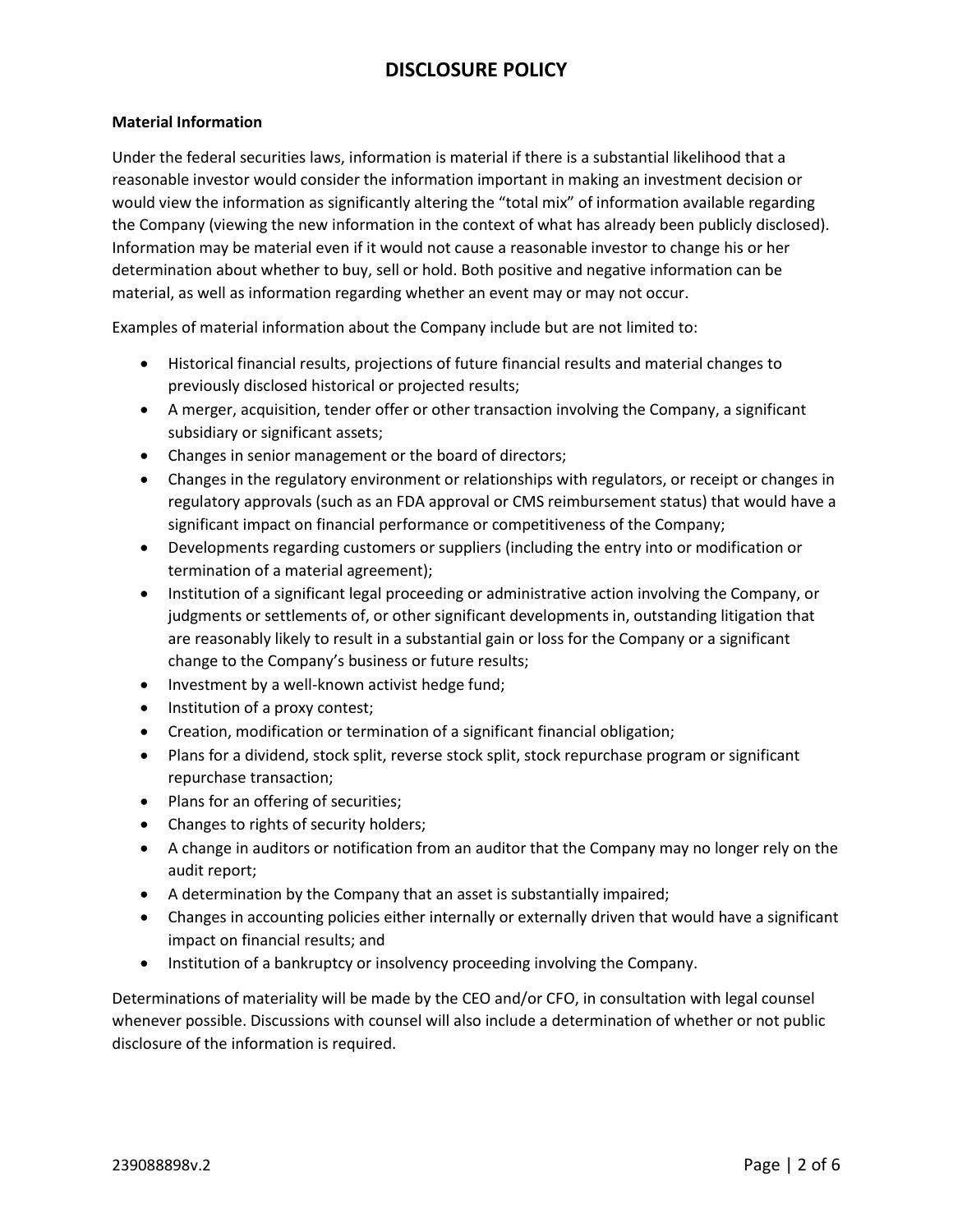## **Disclosure of Material Nonpublic Information**

Disclosures by the Company shall be accurate, complete and fairly stated. It is the Company's objective that all statements of similar or recurring Company information be consistent, both as to timing and content. The Company intends to treat all investors fairly and equally. The CFO will prepare and/or review Company statements, including press releases and scripts for shareholder and analyst meetings and investor presentations with the assistance of and/or review by the Company's legal counsel and others as warranted.

Except as otherwise set forth herein, all material nonpublic information pertaining to the Company, when it is disclosed, will be disclosed by:

- in a filing with the SEC such as a Form 8-K;
- by a widely-disseminated news release;
- on a publicly-accessible conference call with respect to which adequate notice to the public has been given;
- if approved in advance by the General Counsel, by another method reasonably expected to effect a broad and non-exclusionary distribution of information to the public; and/or
- if approved in advance by the General Counsel, pursuant to an express confidentiality agreement with the recipient of the information.

Information is "nonpublic" if it has not been disseminated by the Company in a manner making it available to investors generally (e.g. through a press release or SEC filing). Disclosure to even a large group of analysts or shareholders does not constitute disclosure to the public. Unless otherwise permissible under Reg. FD, material nonpublic information shall not be disclosed on the Company's website until it has been disclosed pursuant to one of the methods described above.

It is a violation of this policy to selectively disclose material nonpublic information to any person or group outside of the Company, unless the disclosure is made for legitimate business purposes to people or groups who are subject to an agreement to keep the information confidential or are otherwise legally required to hold such information confidential and to not act or enable others to act on it. "Selective disclosure" is the disclosure of material nonpublic information to any individual or group prior to the broad public dissemination of that information.

In accordance with Reg. FD, and to avoid selective disclosure, any material nonpublic information that is to be intentionally discussed or presented in any meeting, conference or conversation with the investment community will be disclosed immediately prior thereto by the issuance of a broadly disseminated news release. If material nonpublic information is disclosed in such a meeting or discussion and the person making such disclosure did not know at the time that such information was material or nonpublic, the Company will promptly (not later than 24 hours or the beginning of the next trading day, whichever is later) and publicly disclose such information by one of the means described above.

As a NASDAQ-listed company, the Company will notify NASDAQ in advance of issuing a relevant press release in accordance with Nasdaq Marketplace Rules.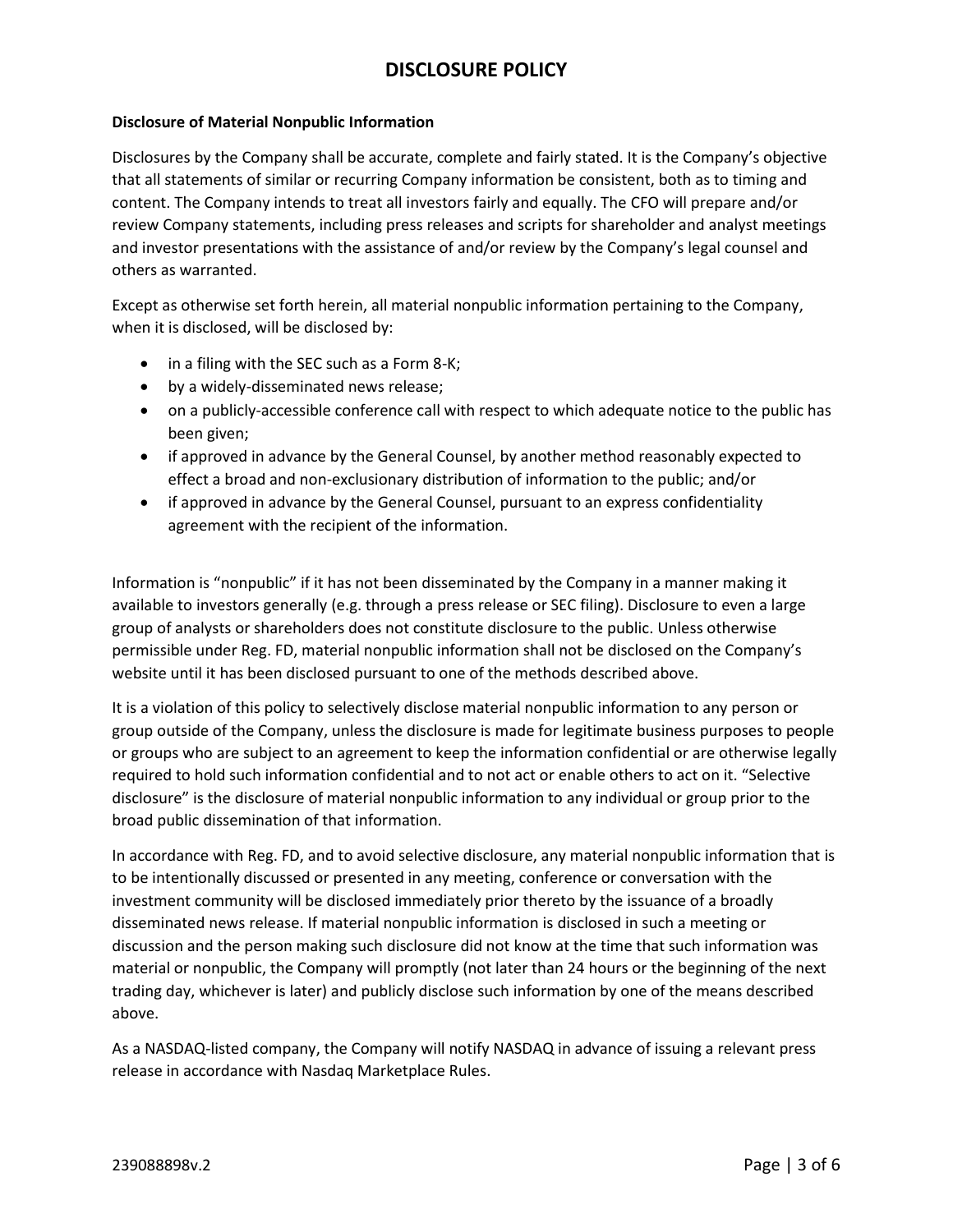#### **Media**

The media will receive new material information at the same time the investment community and public receive it. The Company will not engage in providing exclusive stories to the media of upcoming material events that have not been publicly announced.

#### **Conference Calls and Investor Conferences**

The Company hosts quarterly conference calls in conjunction with its quarterly earnings releases and other conference calls on an ad hoc basis in connection with announcements of material developments. These calls will be broadcast live on a medium that will allow the public, without charge, to listen to the call. In addition, a replay of the call will be publicly available on the Company's website for at least 90 days. The Company will issue advance notice of the conference call and broadcast information in accordance with applicable guidance.

Instructions on how to participate in such a web broadcast/conference call, including replay information, will be included in the press release. The information and, if appropriate, any related materials (e.g., management presentation, conference call transcripts, etc.) will be filed with or furnished to the SEC on Form 8-K or other appropriate form and posted on the Company's website, in each case as required by applicable rule.

## **Analyst Reports**

If the Company reviews analyst reports, only inaccurate factual or historical information will be corrected. The Company will not endorse or comment upon analyst conclusions, particularly earnings forecasts, financial projections or recommendations. The Company will not confirm or deny any of a report's statements regarding future predictions or projections nor will it confirm the accuracy of earnings models.

#### **Guidance**

As a general policy, the Company may provide general guidance about expected operating trends in qualitative terms and other forward-looking information. No specific earnings or revenue projections will be given nor will the Company confirm the projections of others. No forward-looking financial information will be provided that is inconsistent with that contained in the Company's SEC filings.

# **Quiet Periods**

In advance of the announcement of the Company's quarterly results, the Company will observe a quiet period with respect to communication with the investment community, commencing on the last day of each calendar quarter and ending after the Company publicly releases its results. During the quiet period, the Company may choose to participate in shareholder phone calls, off-site meetings or conferences, but will not discuss results of operations or other material information that has not yet been disclosed and will not comment on any previously-issued forward-looking guidance.

#### **Commenting on Rumors**

The Company's policy is not to comment on market rumors or speculation involving the Company. To the extent the Company makes a statement in response to a rumor, an Authorized Spokesperson shall respond "It is Company policy not to comment on market rumors or speculation" unless the Company is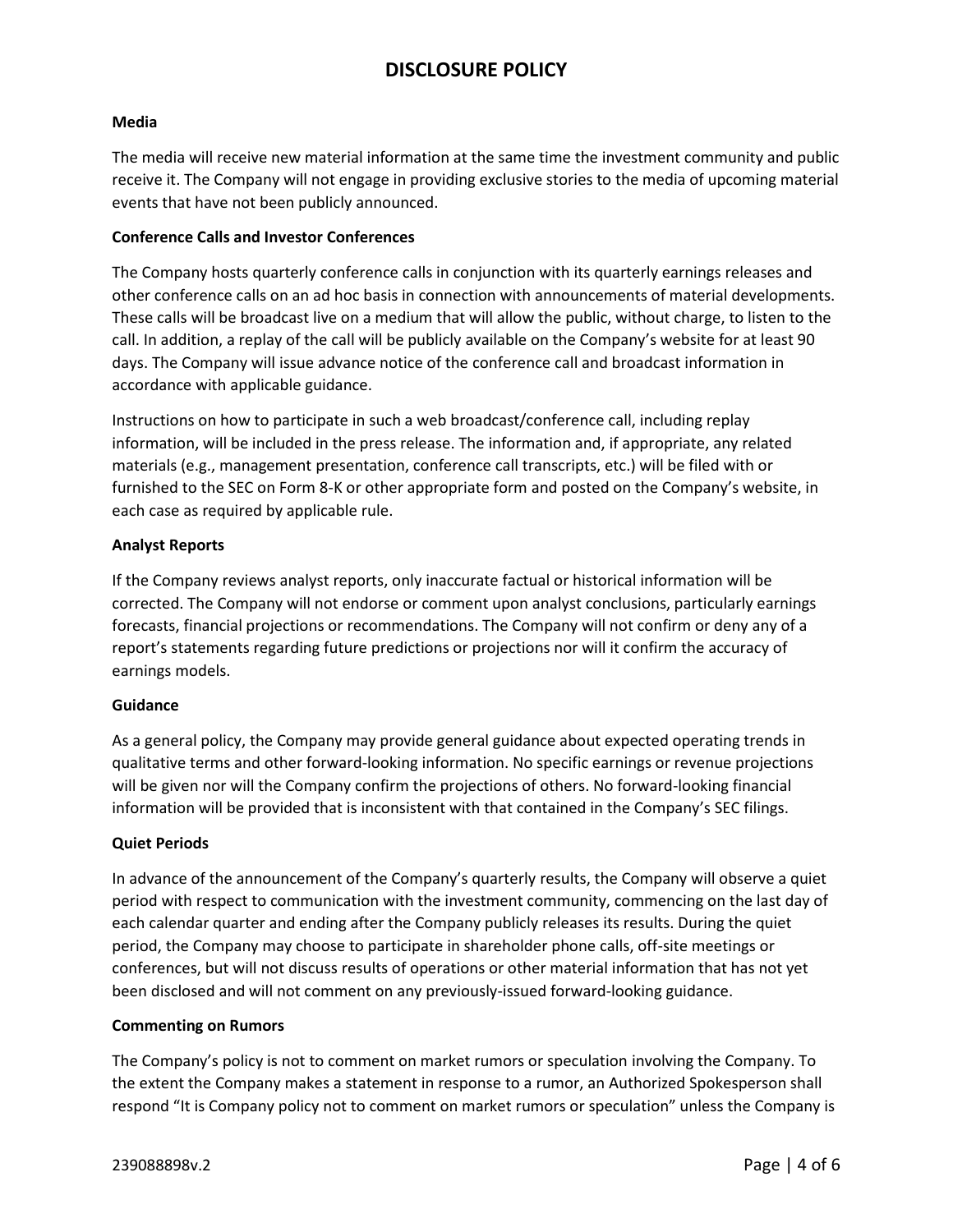required by applicable law or applicable securities exchange rule to make a more specific comment. . This approach is used to avoid providing any implied confirmation or denial of the rumor or speculation. Exceptions to this policy must be reviewed and approved in advance by the General Counsel.

# **Internet Chat Rooms and Other Social Media**

Persons subject to this policy may not post nonpublic information to Internet chat rooms, message boards, news groups, blogs, Facebook, Twitter or any other social media or similar forum about Company-related matters, whether anonymously or on behalf of the individual or the Company, unless approved in advance by the General Counsel. The Company will not respond to information posted on Company-related Internet chat rooms, message boards, news groups, blogs, Facebook, Twitter or any other social media or similar forum.

## **Investor Meetings**

Authorized Spokespersons, along with other officers, directors and employees of the Company invited to participate by an Authorized Spokesperson, may meet privately with securities analysts, securities market professionals and shareholders. Similarly, the Company may participate in public forums at which securities analysts, securities market professionals and/or shareholders may be present, including industry seminars and conferences and the Company's annual or special shareholders meetings. No material nonpublic information will be disclosed at these meetings unless such disclosure is made in accordance with Reg. FD and the other provisions of this policy.

## **Use of Safe Harbor Language**

Every Company statement that contains a projection or other forward looking statement should generally be accompanied by appropriate "forward-looking" safe harbor language in accordance with the Private Securities Litigation Reform Act of 1995, if applicable.

# **Ownership of Information**

Nonpublic information regarding the Company (including its Board actions and proceedings) that is obtained in the course of performing services for the Company in any capacity (such as director, officer, employee, agent or consultant) belongs to and is an asset of the Company. No person subject to this Policy shall communicate such information to any other person except to the extent necessary to perform assigned duties for and on behalf of the Company, nor should such information be discussed with any person within the Company under circumstances where it could be overheard by someone to whom it should not otherwise be communicated. Written information should be appropriately safeguarded and should not be left where it may be seen by persons not entitled to the information.

#### **Discretion**

The Board of Directors recognizes that special situations may arise in the course of the Company's business which may give rise to a need to vary from the policies and practices set forth herein. The CEO may authorize variations from time to time if, in the exercise of the CEO's reasonable discretion, such variations are in the best interests of the Company and are not in violation of applicable law.